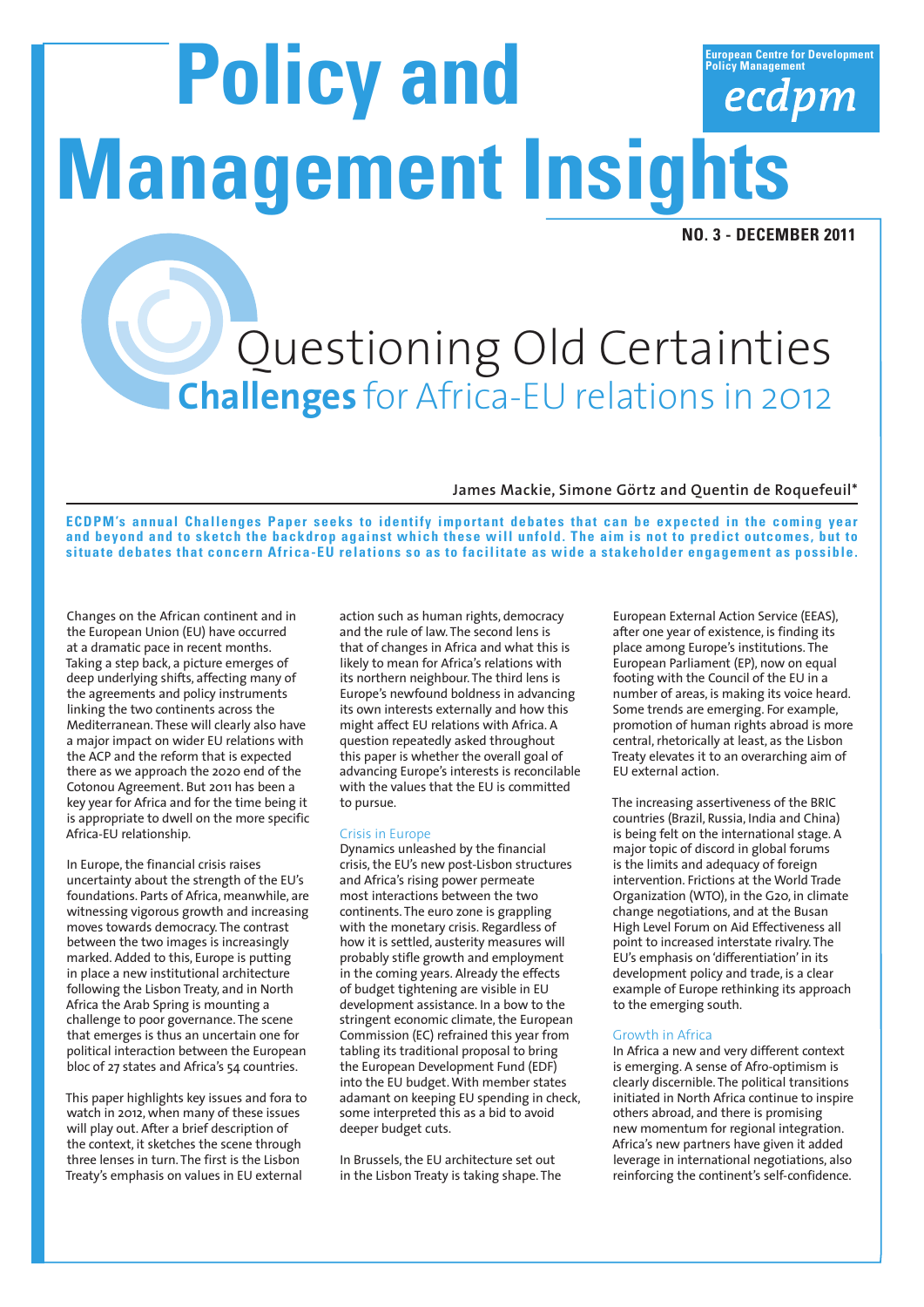Investors speak of Africa as 'the last frontier'. A recent report<sup>1</sup> by Ernst and Young describes the increased appetite among the business community for investing in Africa. Africa could well maintain its current rate of growth, thanks to improved macroeconomic management, investment inflows from emerging economies, and high prices in some raw materials markets.

The numbers, however, hide important differences. They also obscure many structural problems. Inequality, youth unemployment, overreliance on raw materials exports and corruption are a few examples. The rapid economic growth has been criticised as not inclusive enough. Some of the fastest growing sectors are poorly linked to the rest of society. There are still many fragile states with poor levels of governance and widespread structural poverty. The slow progress towards the Millennium Development Goals testifies to the difficulty of transforming economic growth into sustainable development.

Democratic transitions are still fragile, but they bear real promise for improved governance, democracy and accountability. The Arab Spring has taken many by surprise on both continents. Longstanding relationships relying on illegitimate power structures have come to an end, and new alliances have to be found. North African citizens now hold their countries' futures in their own hands. This has put the African Union through a serious governance 'stress test' and it challenges authoritarian regimes across the continent. It has also changed the way the EU and a number of its member states conduct their affairs in the region.

### Challenges

### **Emphasis on values in EU external action**

EU external policy is undergoing a reorientation. It will place more emphasis on promoting 'European values', such as human rights, democracy and the rule of law. The shift will become increasingly tangible in 2012. Advocates of a strong value component in external action, such as the EP and the EEAS, have seen their

position strengthened by the Lisbon Treaty. Abroad, the Arab Spring has both vindicated and spurred on this orientation. The extent to which the EU can sustain its commitment to values and their practical feasibility is yet unknown. In EU policy towards Africa in particular, the more values-based approach is evident in five major areas: the modernisation of development policy, the revision of the European Neighbourhood Policy, the changing face of budget support, the reform of EU trade preferences, and the review of the Joint Africa-EU Strategy (JAES).

### Modernisation of EU development policy

A clear example of the values-driven approach is the development policy agenda presented by the EC in its October 2011 communication 'An Agenda for Change'. 2 In this document, the EC proposes that EU aid focuses more on support for human rights, democracy and good governance, as well as inclusive and sustainable growth for human development. In practical terms, emphasis on such values is likely to translate into more conditionality and increased governance support. The communication's attention to inclusive and sustainable growth is in line with the global development discourse, which emphasises the need to create jobs and wealth. It is also coherent with the greater emphasis on values that is evident in the bilateral policies of EU member states.3 To achieve a values-driven approach, the EC has suggested programmes to support health and education, the business environment, agriculture and energy. Additionally, it seeks to step up Aid for Trade (AfT) activities and increase the blending of loans with grants in order to leverage other financial resources.

The EC has also proposed a more differentiated approach to aid allocations and partnerships. This implies that more advanced developing countries would no longer receive grant aid. Types of cooperation (going beyond aid) are to be better tailored to the circumstances in the EU's partner countries and regions. While the EC continues to stress the importance of coherence among EU policies, it gives no indication of how it will strengthen policy coherence for development in practice. There are no indications of how clashes between development policy and, for example, trade policy might be resolved. In other words what balance can we expect between values and interests?

In terms of the calendar, EU member states are currently discussing the proposed development agenda. A response is expected as part of the Council Conclusions of May 2012. This, in turn, will provide the policy basis for the external action financial instruments in the next EU budget – the Multi-annual Financial Framework (MFF) 2014–2020. Putting the new policies into

*'In its relations with the wider world, the Union shall uphold and promote its values and interests'* Treaty on European Union, Art. 3.5

effect, and the reconciliation of values and interests that will be necessary for successful implementation of the rhetoric, should then follow. Judging from the current widespread gaps between policy and implementation, this will be a major challenge.

### Reviewing Europe's Neighbourhood Policy

Revision of EU policy towards North Africa in the wake of the Arab Spring is another illustration of Europe pushing values by linking aid to good governance. The 2010– 2011 review of the European Neighbourhood Policy recognises the EU's failure to support reform in the Southern Mediterranean.<sup>4</sup> Its conclusions call for responses that are more flexible and tailored, reflect the reality in partner countries, and are based on a 'shared commitment to the universal values of human rights, democracy and the rule of law'. This is a considerable step up from the previous weaker wording, which speaks of 'working towards' greater respect for these principles.5

The new EU policy towards North Africa is 'incentives-based'. 'More for more' is its underlying principle. Countries that reform 'more' will have more access to benefits. These may include funding for social and economic development and institution building, market access, and facilitation of mobility.<sup>6</sup> For countries that do not progress towards the values that Europe holds dear, the EU plans to reconsider and possibly reduce funding.

In tandem with its revised Neighbourhood Policy, the EU has introduced two new programmes in support of state and nonstate actors in its southern neighbourhood.

| October | <b>Communication on the</b><br>modernisation of EU<br>development policy, 'An<br>Agenda for Change' (13 Oct)<br><b>EU Strategy for Security and</b><br><b>Development in Sahel adopted</b><br>(10 Oct)<br><b>Joint Africa-EU Task Force</b><br><b>Meeting, Addis Ababa (19 Oct)</b><br>Elections in Tunisia (23 Oct) | ber<br>ક્ર | G20 summit, Cannes (3-4 Nov)<br><b>EU Strategic Framework for the</b><br>Horn of Africa adopted (14 Nov)<br>9th AU-EU Human Rights<br><b>Dialogue</b><br>4 <sup>th</sup> High Level Forum on Aid Effec-<br>tiveness, Busan (29 Nov - 1 Dec)<br><b>Elections DRC</b> (27 Nov)<br>Elections in Egypt begin (28 Nov) | December | <b>COP17 Conference on Climate</b><br>Change, Durban (29 Nov-9 Dec)<br><b>Polish Presidency presents report</b><br>on the MFF (5 Dec)<br>EC presents legislative proposals<br>for a Pan-African programme<br>$(7$ Dec $)$<br><b>European Development Days,</b><br><b>Warsaw (15-16 Dec)</b> | ents<br>Ğ | <b>Adoption of the Multiannual</b><br><b>Financial Framework (2012)</b> |
|---------|----------------------------------------------------------------------------------------------------------------------------------------------------------------------------------------------------------------------------------------------------------------------------------------------------------------------|------------|-------------------------------------------------------------------------------------------------------------------------------------------------------------------------------------------------------------------------------------------------------------------------------------------------------------------|----------|---------------------------------------------------------------------------------------------------------------------------------------------------------------------------------------------------------------------------------------------------------------------------------------------|-----------|-------------------------------------------------------------------------|
|         |                                                                                                                                                                                                                                                                                                                      |            |                                                                                                                                                                                                                                                                                                                   | 2011     |                                                                                                                                                                                                                                                                                             |           | 2012                                                                    |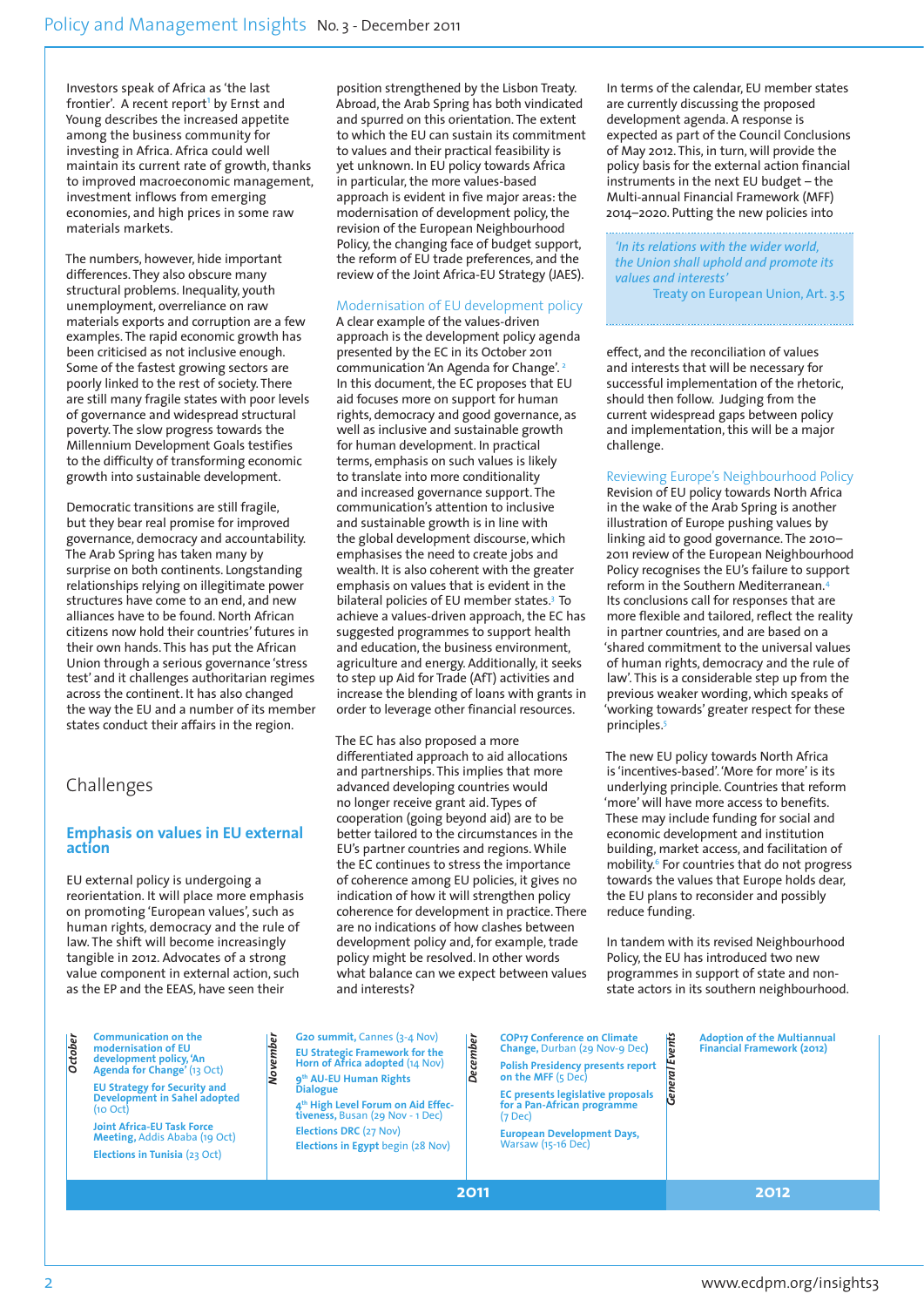The first, the Neighbourhood Civil Society Facility, supports 'partnership with societies' programmes led by non-state actors. The second, the 'SPRING Programme' (short for 'Support for Partnership, Reform and Inclusive Growth')7 , includes a promise of  $\epsilon$  22 million to support political parties, trade unions and NGOs through the European Endowment for Democracy and initiatives to strengthen media and human rights dialogue. Operational issues related to these policies will be ironed out in the course of 2012 in the context of discussions on the EU budget 2014–2020.

The EU has set an ambitious agenda in North Africa. But it will need to learn from past mistakes. The aims of promoting democracy and human rights have long been part of EU policy towards the area. But incoherence in foreign policy has limited the impact of its endeavours, something the EU itself recognises.8 The EU High Representative has already appointed an EU Special Representative (EUSR) for the Southern Mediterranean region, Bernardino León. This indicates a clear aim to increase coherence in EU external action there. The challenge is a dual one: ensuring coherence across the actions of the different EU member states and ensuring that the EU as whole balances advancement of its values with policy interests in other areas.

### The changing face of budget support

The values agenda is nowhere more apparent than in the EU's shifting policy on budget support. An EC communication in October 2011 introduced new principles on budget support that, yet again, face the challenge of marrying values with operational realities. Budget support is no longer to be viewed as the 'preferred' modality. Even more significant is the proposal to tie budget support to partner countries' commitment to the 'fundamental values of human rights, democracy and rule of law'. Steps towards these values would thus become a condition for receiving budget support. Many in the EU view this as a key 'contractual' principle on which relations with partner countries will be based. This is reflected in a new name for general budget support, the 'Good Governance and Development (GGD) Contract'.

Similarly, the EC has proposed greater emphasis on improving frontline service delivery in developing countries and strengthening in-country systems and institutions. Partner countries that fail to meet the requirements set under the GGD Contract may be offered sector budget support, now renamed the 'Sector Reform Contract'. For fragile states, support to state building would be formalised under a 'Statebuilding Contract'. Any deterioration in a partner country's situation could result in a review of the 'contract'.

The feasibility of implementing this proposal is as yet uncertain. A key question is what criteria can be used to assess partner countries' compliance with the 'shared value' of good governance. Any perception of subjectivity would have to be minimised. The legitimate question of *whose* values the EU is speaking of will certainly arise.

### More for more in trade: The GSP+ reform

The 'more for more' concept affects EU trade policy as well. The Generalised System of Preferences (GSP), the EU's flagship tool to link trade and development comprises a special arrangement for supporting sustainable development, the GSP+. It provides deeper tariff cuts for vulnerable countries in exchange for their observance of 27 international conventions covering aspects of sustainable development.

The GSP+ is the only component of the GSP that is set to become more generous in 2014, when the latest revisions come into effect.<sup>9</sup> GSP+ benefits will become easier to access, and its 'graduation' mechanism, meant to remove preferences as soon as a product becomes too competitive, will be abolished. In short, the EU will be more generous to countries that observe internationally defined norms and values and improve their governance in the process. But the European EC has warned that it will be tougher in monitoring compliance with the conventions. Details of the monitoring mechanisms are yet to be fleshed out, but we do know that the burden of proof will be reversed. Applicant countries will now have to prove that they are making their best efforts to implement the agreements.

The EP still has to endorse the proposal, but it is largely supportive of an approach that makes preferential market access conditional on adherence to international

norms. The challenge, here again, lies in the EU equipping itself with the right tools to achieve this ambition.

### Review of the Joint Africa-EU Strategy

The Joint Africa-EU Strategy (JAES) is another case of values seeming to conflict with interests and implementation falling short of ambitions. The JAES, based on the core value of an equal partnership between the two continents, has clearly lost some momentum on the European side. The transition to new EU institutional structures has played a role in this slowdown. The EEAS now has responsibility for the overall political dimension of the JAES, for the Peace and Security Partnership, and co-coordinates the Partnership on Democratic Governance and Human Rights. However, the EEAS seems to be setting other priorities for EU-Africa relations that are less comprehensive and more regionalised.

EU member states have shown little buy-in to the JAES and its values of co-ownership, inclusiveness beyond institutions, joint political interest, and support for African problem-solving. A number of the JAES's eight partnerships have stalled. The Partnership on Peace and Security is by far the most advanced.

The Europeans, aware of these impediments, started a review of the JAES in early 2011. The overall aim was to learn how the JAES might be made more operational and to gain more buy-in from within Europe. The review also looked for ways to free up and use untapped potential, based on the assumption that Europe has much to offer Africa and vice versa. The EU is expected to communicate the conclusions of this review to the African side in January 2012.

Lack of support for the JAES within Europe is mirrored in Africa. A similar review might therefore be useful on the African side and it is a shame that parallel assessments were not possible. Reading between the lines, however, the EU review has had several primarily European purposes: determining where the JAES and its values fit among the new EU priorities for external action; deciding where to place Africa within the new EU institutional structures; and assessing how the current politicaleconomic climate within Europe affects Africa-EU relations. The EEAS, for its part, seems keen to propose a 'new' framework

Summit of the African Union:<br>
Boosting Intra-African Trade,<br>
Addis Ababa (23-30 Jan)<br> **January/February Appropriate COSETY**<br>
European Parliament votes on<br>
the GSP proposal (January)<br>
Elections in China (19-21 Mar)<br> **Euro Summit of the African Union: Boosting Intra-African Trade,**  Addis Ababa (23-30 Jan) **European Parliament votes on the GSP proposal** (January) **Elections in China** (January) **African Sub-regional Aid For Trade and Business Event,** Addis Ababa (28 Feb)

 *Danish EU Presidency*

**NEPAD conference on young people, farming and food: Future of the Agrifood Sector in Africa** (19-21 Mar) **Meeting of the Joint Africa-EU Task Force,** Brussels **BRICS Summit,** India

**Elections in France** (6 Apr) **13th UN conference on trade and development,** Doha (21-26 Apr)

**European Parliament issues report on the CAP proposals Launch of European Report on Development (ERD) 2011-2012**

**NEPAD MDG Review Exhibition and Summit,** Cape Town (3-4 May) **EU Foreign Affairs Council meeting to decide on the modernisation of the EU development policy**  (Agenda for Change and Budget Support)

**8th India, Brazil and South Africa (IBSA) Trilateral Commission Meeting,** New Delhi **CAADP Partnership Platform Meeting,** Addis Abeba

**2012**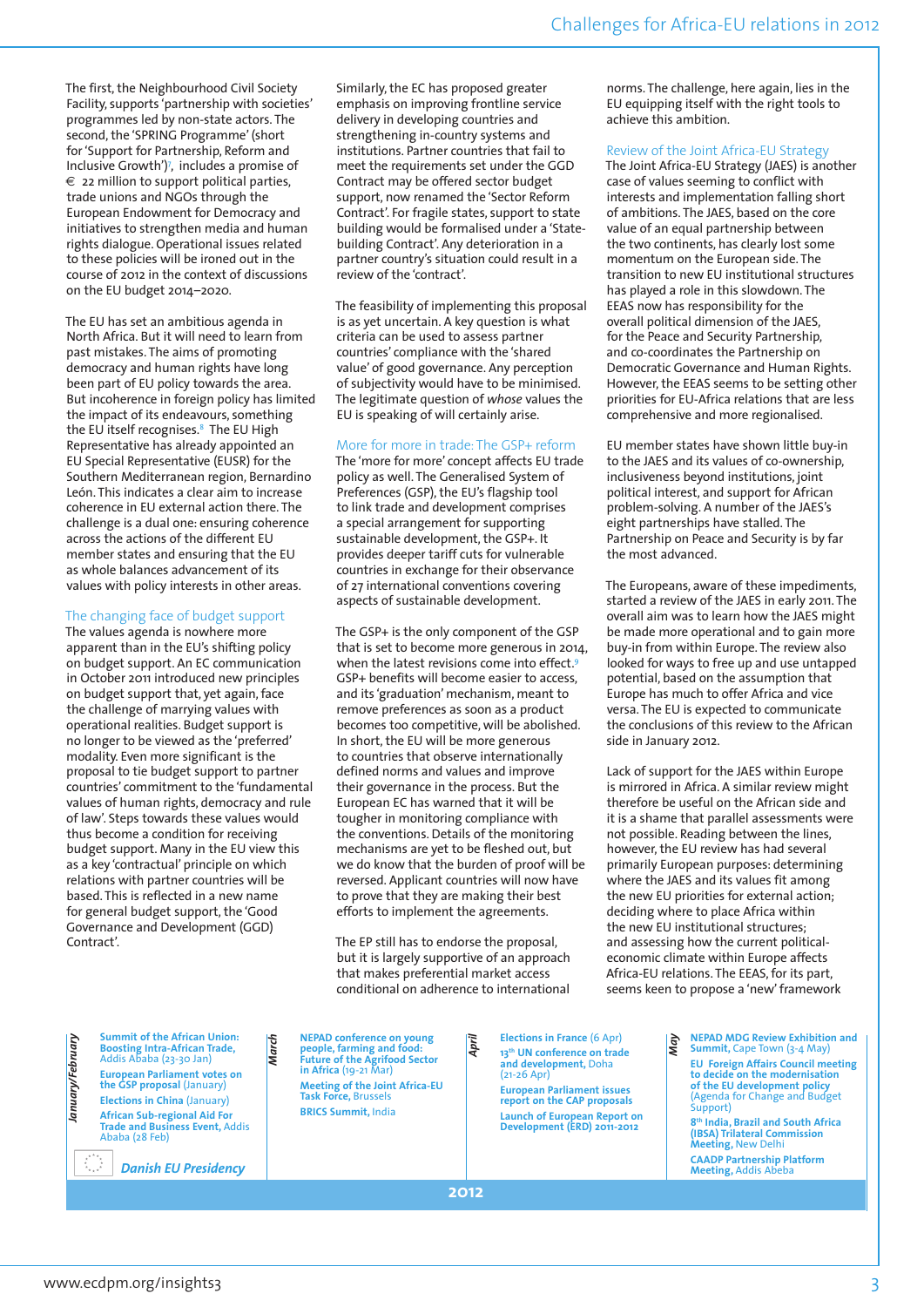for the EU relationship with Africa<sup>10</sup> while the EC's Development and Cooperation Directorate-General Europeaid (DEVCO) just proposed a Pan-African Programme,<sup>11</sup> a dedicated financial envelope to implement the JAES' objectives.

### Upholding EU values abroad

Strengthening the values orientation of European external action is a clearly positive move. But it is also one that faces substantial obstacles. How will the EU ensure coherence between what it does and what its member states do? How will it even reconcile the different EU policy areas and institutions? Can it produce effective instruments, beyond conditionality, to support and promote democratisation, keeping in mind that any direct link between democracy and economic growth is put into question by some emerging players' growth rates? What will happen if values come under pressure from interests in terms of trade, security, or energy? How can Europe gain buy-in from the African side without being perceived as an unwelcome meddler yet again attempting to influence internal politics? All of these questions remain unanswered, and all are cast in a new light by Africa's new confidence.

### **Africa on the move**

Developments in Africa cannot be ignored. Setting aside Europe's own internal issues, the partner that Europe has in Africa is changing fast. Traditional approaches towards the continent must be reconsidered if Europe is to maintain a productive relationship into the future. Whether it be governance, peace, trade, resource mobilisation or food security, African movements towards self-reliance are gaining speed, though they are not without challenges.

### The African Governance Architecture

Governance values are an issue on which Africa is increasingly taking the lead. The African Union (AU) has invested years of work in establishing and connecting various organs concerned with governance on the continent. These efforts culminated in January 2011 at the AU Summit in Addis Ababa which focused on shared values between African countries. There, African heads of states mandated the AU



Source: Adapted from AUC (2011).<sup>13</sup>

Commission to establish a pan-African governance architecture with the purpose of 'enhancing policy dialogue, convergence, coherence, and harmonization amongst AU Organs, institutions and member states as a way of speeding up the integration process on the continent'.

Having a set of instruments in place to stimulate good governance is not an end in itself. As the Summit Declaration recognises, the continent still faces many challenges in 'promoting, ratifying and domesticating' instruments of shared values. To overcome these, it urged the AU Commission establish an ongoing review of progress in implementing the instruments.<sup>14</sup>

Thus, African countries appear to be aware of the challenges they face in complying with these governance standards. Launching a review to assess progress in instituting shared values would be a clear boost to regional integration. It would also provide an opportunity for Africa to establish a continent-wide yet countryspecific, systematic, self-owned governance assessment tool.

### The African Peace and Security Architecture

With the African Peace and Security Architecture (APSA), the continent is stepping up efforts to address the problem of violent conflict.<sup>15</sup> The African Union has a track record of mediation and consultation in conflict. Its mandate in this area was strengthened when African leaders adopted Article 4 of the AU Constitutive Act allowing AU intervention 'in grave circumstances, namely war crimes, genocide and crimes against humanity'.

To function fully, however, the APSA is reliant on cooperation between the African Union and the regional economic communities (REC) on the continent. The economic communities play an equal and active part in the Peace and Security Council (PSC), and they are a key

supporter of the Continental Early Warning System (CEWS) and the African Standby Forces (ASFs).

In the recent crisis in Libya, the APSA proved unable to exploit its potential to manage conflict on the continent. Lessons can be learned from this experience, on the African side as well as on the side of the international community, which sidelined a less speedy APSA-led approach.

A relevant question is whether the international community, Europe in particular, is committed to support the APSA politically and to strengthen African ownership on the issue. Financially at least, the APSA remains dependent on contributions from external actors. The EU is its largest donor, having already provided  $\epsilon$  445 million through the 9th EDF. Europe recently earmarked an additional  $\in$  600 million for capacity building and Peace Support Operations (PSO) of the 10th EDF.<sup>16</sup> With these contributions comes political clout. Once PSOs are authorised by the UN Security Council their funding from the EU's African Peace Facility is contingent on the approval of the EU Council. If economic growth enables African states to increase their own funding of the mechanism, the APSA would have more independence in decision making.

| june | <b>UN Conference on Sustainable</b><br>Development Rio+20, Rio de<br>Janeiro $(4-6$ Jun)<br><b>G20 Summit under the</b><br><b>Chairmanship of Mexico, Los</b><br>Cabos, Baja California | $\sqrt{d}$ | <b>European Parliament votes on</b><br><b>EPA Market Access Regulation</b><br>$1528(2$ July)<br>1st reading of the CAP (2nd<br>semester 2012)<br><b>Cypriot EU Presidency</b> | mber<br>eptei<br>ಜ<br>й | Elections in Kenya (14 Aug)<br><b>European Parliament votes on</b><br>draft CAP reports | ō<br>Octob | LPI High Level Forum on<br><b>Foreign Direct Investment in</b><br>Land in Africa, Zambia (5 Oct)<br><b>Adoption of the Manual on</b><br><b>Transfer Pricing Guidelines at</b><br>the UN Tax Committee Annual<br>Session (15-19 Oct) |
|------|-----------------------------------------------------------------------------------------------------------------------------------------------------------------------------------------|------------|-------------------------------------------------------------------------------------------------------------------------------------------------------------------------------|-------------------------|-----------------------------------------------------------------------------------------|------------|-------------------------------------------------------------------------------------------------------------------------------------------------------------------------------------------------------------------------------------|
|      | 2012                                                                                                                                                                                    |            |                                                                                                                                                                               |                         |                                                                                         |            |                                                                                                                                                                                                                                     |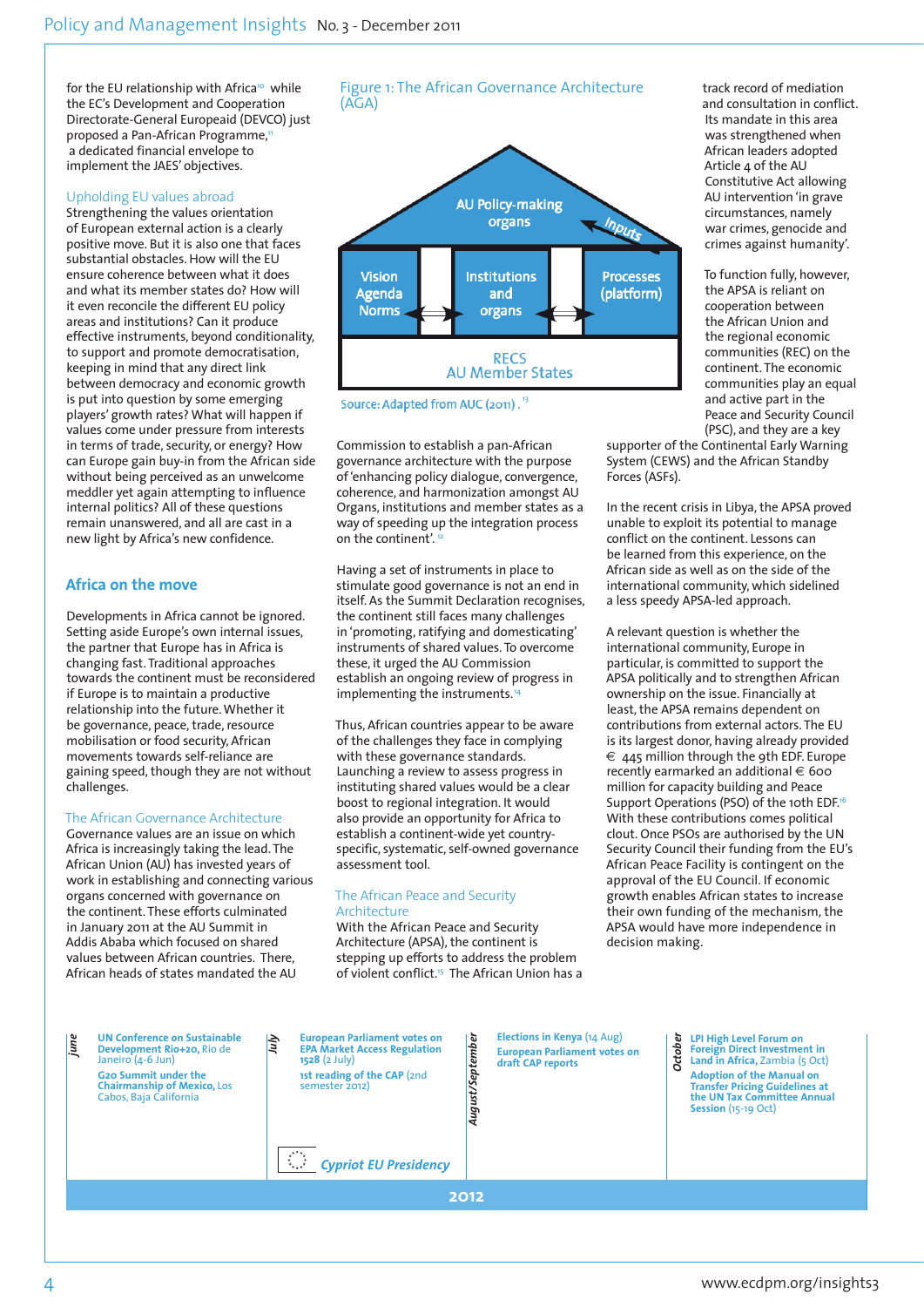### Figure 2: The African Peace and Security Architecture (APSA)

|                                        |                                                                         | <b>APSA</b>                                                                 |                               |                  |
|----------------------------------------|-------------------------------------------------------------------------|-----------------------------------------------------------------------------|-------------------------------|------------------|
| Peace and<br>Security Council<br>(PSC) | Continental<br>Early Warning<br>System<br>(CEWS)                        | African<br><b>Standby Force</b><br>(ASF) and<br>Military Staff<br>Committee | Panel of the<br>Wise<br>(POW) | AU Peace<br>Fund |
| Political decision<br>making           | Information<br>collection and<br>analysis for<br>conflict<br>prevention | (MSC)<br>Military<br>element                                                | Advice and<br>Mediation       | Financing        |

The setting up of the APSA is also behind schedule. In principle, the AU Peace and Security Council can instruct the APSA standby forces on actions that it deems necessary. However, this autonomy is curtailed by practical constraints: lack of capacity, limited technical expertise, unpredictable and unsustainable funding, and lack of coordination and cooperation.

Of the five regional standby brigades,  $\frac{17}{10}$ NASBRIG in Northern Africa is the least developed due to past rivalry for regional leadership between Egypt, Algeria and Libya. Other regions have more successful track records, in peacekeeping (ECOWAS), mediation (SADC) and early warning (IGAD). The political changes under way in North Africa offer a new chance to commit to the APSA. Strengthening the framework could benefit the future stability of the region.

Peace and security has repeatedly been singled out as the most pressing issue on the continent. This topic receives more donor attention and funding than any other policy realm at the pan-African level. Changes in both Europe and Africa have opened a window of opportunity, and steps should be taken now to ensure that it is not missed. The aim is to enable the APSA to unfold its full potential and equip the continent to address its own conflicts. A functional APSA could furthermore reduce that likelihood of African approaches being sidelined by alternative modi operandi by external actors in the future.

### Development effectiveness

Africa's drive for self-determination is clear in its contributions to the aid effectiveness debate. Since the establishment of the New Partnership for Africa's Development (NEPAD) in 2001, and with intensified efforts over the past two years, the AU Commission and NEPAD have mobilised African stakeholders to develop a common African position on the aid effectiveness debate. 18 This was formalised in November 2010 in the 'Tunis Consensus', which calls for a shift of focus away from aid effectiveness to a broader agenda of development effectiveness.

The Tunis Consensus asserts that aid is a means, not an end in itself. If aid is to be truly effective, it must progressively drive itself out of a job. In the Tunis Consensus, African policymakers state that development cooperation should unleash partner countries' capacities and resources. They express a vision of African development that encompasses building capable states, developing democratic accountability, establishing productive state-society relations, and promoting South-South cooperation. Although it remains to be seen if Africa itself can live up to this challenge, the future sketched out in the Tunis Consensus is one of promoting regional economic integration, embracing new development partners and outgrowing aid dependence.

Many of these ideas are reflected in the EU Common Position for the Fourth High Level Forum on Aid Effectiveness<sup>19</sup> and were also picked up in the declaration that emerged

from the Forum held in Busan, South Korea in late 2011. The 'new deal' for fragile states that was agreed, also shows new confidence in the way the G7+, led by Timor Leste but with active participation from African states such as newly independent South Sudan, have appropriated for themselves and used to their advantage, a term that several years ago was not popular in Africa

### Domestic resource mobilisation

Strong economic performance has enabled African governments to put domestic resource mobilisation higher on their agendas. Greater fiscal autonomy would release African countries from the vagaries and volatility of aid. It could also open a fast track to strengthened accountability between governments and citizens. However, African countries face significant challenges in raising domestic resources: resistance from elites, rent-seeking behaviour, reliance on a narrow tax base, limited administrative capacity, uncoordinated support from development partners, a vast informal sector, and difficulties or reluctance to effectively tax extractive industries.

In spite of these obstacles, some African countries are making progress.<sup>20</sup> Their efforts are receiving support from a number of global institutions. The EU has pledged support to 'tax policy, tax administration and tax reforms, including the fight against tax evasion and harmful practices'. 21 At the recent G20 in Cannes, world leaders urged multinational enterprises 'to improve transparency and full compliance with applicable tax laws'<sup>22</sup> This call was the first of this kind. Events in 2012 will demonstrate whether the parties succeed in delivering on their demands and commitments.

### Reducing aid fragmentation

While some African actors take steps towards more financial independence, there is also a need for donor action to simplify the management of aid. Aid fragmentation is a serious problem that donors must address. The African Union now has more than 30 cooperation partners and 26 funding mechanisms, many with differing reporting requirements. Looking at European funding only, the AU Peace Fund receives contributions from 14 different bilateral and multilateral envelopes.

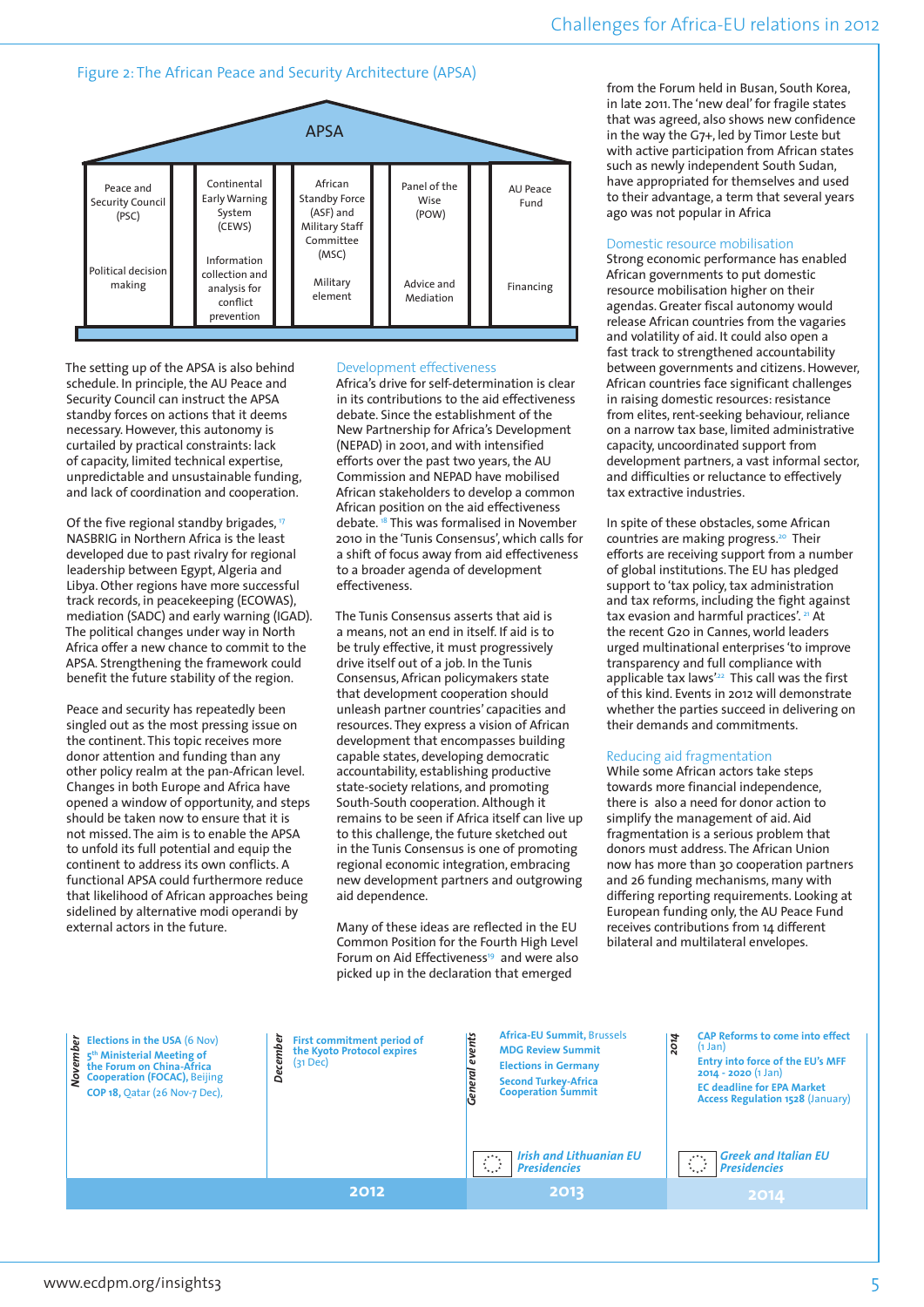

Source: Adapted from Kouassi (2011)<sup>23</sup>

The problem is made the more urgent by AU reliance on donor funds for its directly managed programme activities. The relative importance of external funding in the AU budget becomes clear if we distinguish between the operational budget and the programme budget. AU membership fees currently provide for the full operational budget. But only about 5% of the programme budget is funded through member contributions. This means that almost all AU programme and project funds come from international partners (chart 1).

Africa and Europe have long acknowledged the administrative burden of uncoordinated funding provided by multiple donors. With the launch of the JAES in 2007, they committed to progressively establish a pan-African financial support programme. This commitment, however, came just after finalisation of the EU's last multi-annual budget (2007–2013). Discussions up to now have therefore centred on the possible shape and form such a programme might take. In 2010, the African side formulated a proposal for an African Integration Facility (AIF) alongside a request for support to regional integration.

With the next EU multi-annual budget now under discussion and key decisions to be taken in the course of 2012, the EC just issued a proposal for the creation of a Pan-African Programme, an EU financial envelope under the Development Cooperation Instrument (DCI) for the new EU budget to overcome the lack of

a financial instrument dedicated to the implementation of the JAES only. While this is different from the African AIF proposal it can be seen as a substantial step forward in the EU's commitment to "treat Africa as one" even though the European Neighbourhood Instrument (ENI) to cover North Africa is still planned in the 2014-2020 budget. Also substantial activities of the JAES like the APF are likely to continue being funded through the EDF that covers all ACP-EU cooperation generally.

The new EU budget will only enter into force in 2014 but is supposed to be adopted in 2012 which will therefore be a crucial year for negotiations. Also it will be interesting to see how the African request for the AIF is picked up at the next Joint Task Force Meeting. The open question of ownership, in terms of both content and financial support from African member states and the RECs, and management of the fund still need to be addressed. This is particularly important given the long term goal of such a facility can only be to stimulate a process leading to eventual independence from donor funding.

### Regional Integration and Intra-African trade

The somewhat neglected issue of trade within Africa is crucial to build on Africa's recent economic progress. The theme of the January 2012 AU Summit, 'Boosting Intra-African Trade', underscores the rising prominence of this topic. Alongside a raft of initiatives and proposals ranging from trade finance to infrastructure, leaders at

the Summit are expected to announce the 'fast-tracking' of an Africa-wide continental free-trade area (CFTA) by 2017. This will build upon efforts already under way within the various regional economic communities. A number of AU member states will come to the 2012 Summit in a position of economic strength as reforms of the business environment at home bear fruit.<sup>24</sup> But while African countries have been buoyed by increased investment and high global commodity prices, trade among themselves remains low, representing only some 12% of the total. This is well below the trend elsewhere. Certainly it is a key contributor to Africa's lagging productivity and lack of export diversification. When African countries do trade among themselves, transactions tend to involve manufactured products. Food security would also be enhanced by more regional trade. This offers yet another strong rationale for pursuing regional integration as a way of fostering greater African resilience. Moreover, as Africa's middle class grows, consumer demand will increase, raising the potential for greater intra-African trade.

Yet, when it comes to ambitious schemes to integrate Africa economically, and ultimately politically, the continent has been there before.25 To be credibile and convince an increasingly well-informed business sector, authorities will need to capitalise on the political momentum of the 2012 AU Summit and move quickly to flesh out technical details. A key challenge is to balance the objective of long-term continental integration with more immediate, practical concerns. A first step in this direction is to cut red tape at borders. Practical obstacles will not be resolved merely by an AU political declaration, which has neither an enforcement mandate nor capacity to implement large programmes involving member states. Though proposals have been tabled for new continental institutions to discuss and monitor trade, the impact of these is likely to be limited. The real business of implementation occurs, and often stalls, at the level of national governments.

Some RECs are not moving fast on the integration issue. But there is hope for meaningful progress soon. Twenty-six countries in eastern and southern Africa are in the process of negotiating a potentially ground-breaking 'tripartite' agreement on trade. The process is now entering a technical phase, and is scheduled for completion in early 2013.<sup>2</sup> In West Africa, progress on trade depends on resolving outstanding issues, such as a common ECOWAS tariff, and finding a solution to the problem of selective EPA membership, which poses a real threat to recent gains. All regions are being challenged to put robust mechanisms in place to ensure implementation of commitments. Options range from fiscal compensation and adjustment support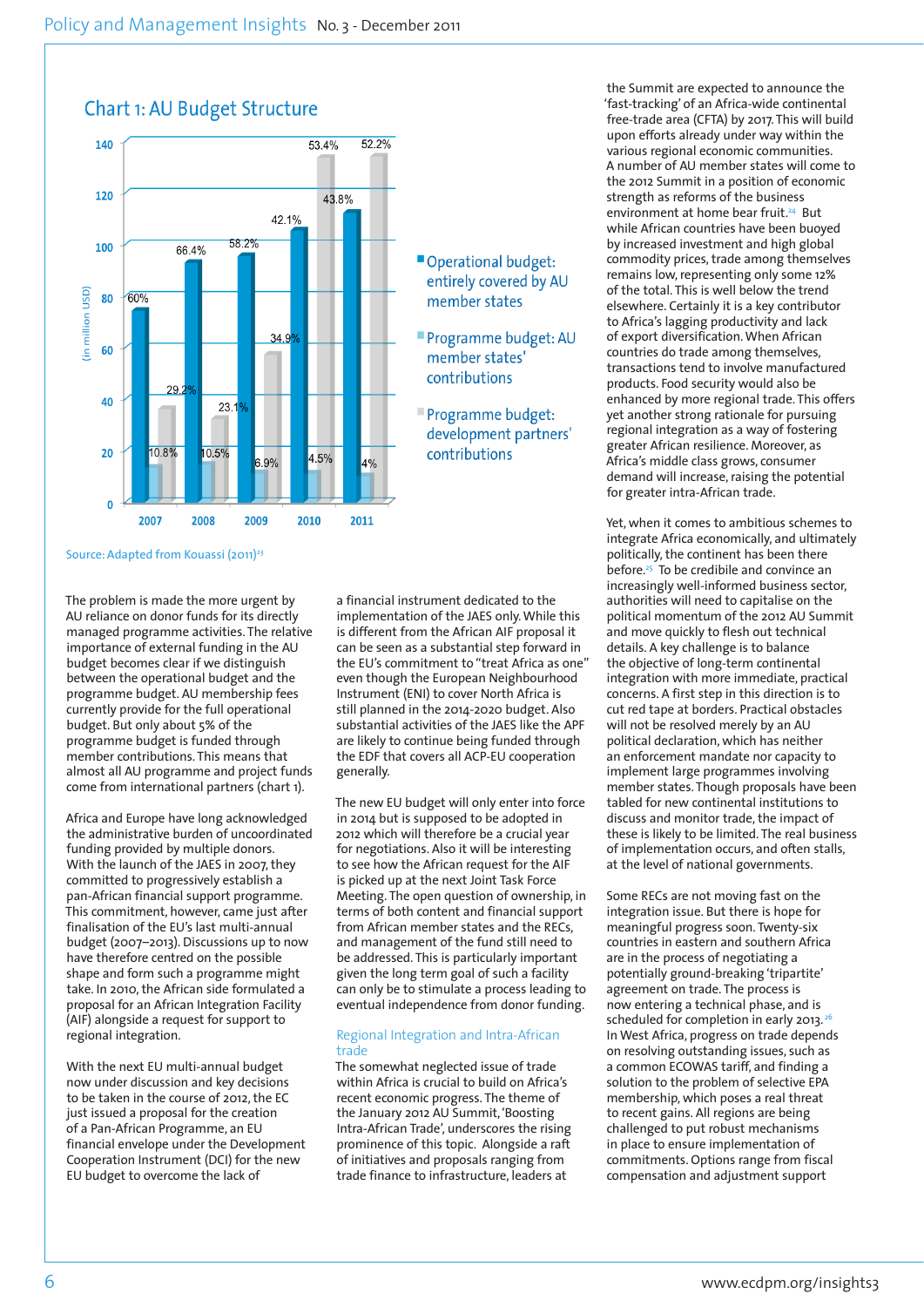funds, to frameworks for resolving disputes and sanctioning non-compliance. Equally important is to continue tackling non-tariff barriers and infrastructure gaps across the continent. A combination of targeted AfT and wider financial resources could boost infrastructure and alleviate bottlenecks in key trade corridors.

### Food security

Global food prices rose to unprecedented highs from 2008 to 2011, $27$  and price volatility is expected to remain a feature of agriculture markets into the future.<sup>28</sup> The food crisis in the Horn of Africa is the latest reminder of the tragedy of poor governance, structural neglect of agriculture, inadequate supply, limited access to agricultural products and unpredictable food prices. Elsewhere, a new alert has been issued for parts of the Sahel. Yet the global failure to address the complex socio-political roots of food insecurity continues and Africa's agricultural development will therefore remain high on all agendas in 2012.

Significant multilateral decisions were taken in 2011 to improve Africa's food security. Effectively implementing these at the regional and national levels is the next task. The G20 is moving forward with a proposal by its agriculture ministers to set up a pilot emergency food reserve for West Africa. Implementation will probably begin in 2012. This will require ECOWAS and its members to coordinate existing reserves and create an appropriate governance mechanism to bring food supplies to people in need during shortages. The Comprehensive Africa Agriculture Development Programme (CAADP) offers new opportunities to move away from business as usual.

As a home-grown framework, it provides a vehicle for national governments and regional economic communities to initiate and drive national and regional agriculture programmes. The NEPAD Planning and Coordination Agency (NPCA) has stressed the need for national governments to become more accountable to their citizens and farmers rather than to the development agencies that finance the agricultural sector.<sup>29</sup> In the current climate, African self-reliance becomes even more relevant as donor governments will be compelled to cut aid budgets. African states and economic communities will have to look beyond traditional finance and explore new sources of support for agricultural development and regional food security.

Most African actors agree that regional integration is a key entry point for facilitating agricultural growth. Nonetheless, national and regional trade and agriculture initiatives still tend to be seen as independent processes. This could change as deliberations progress towards regional 'CAADP compacts' for regional harmonising of agricultural and trade policies. Efforts in

eastern and southern Africa (involving EAC, SADC and COMESA) are especially promising. CAADP is a major step towards putting Africa in the driving seat and an opportunity not to be missed.

### Africa's path ahead

The past year has been an encouraging one for Africa. Nonetheless, 2012 will be decisive in translating the positive signs into concrete development results. Moreover, while there are clear signs of progress, not all countries are doing well. In many places, positive developments are still undermined by corruption, non-benevolent elites, poor governance, and growth that is far from inclusive. Many Millennium Development Goals are still far from met. Inter-institutional rivalries and coordination problems continue, and only inconsistent progress is made in implementing regional integration. These caveats aside, the EU has a newly self-confident partner in Africa and this offers new opportunities for formulating policies that incorporate the values and interests of both.

### **EU interests as the overarching driving force**

Interests have always driven external action to some extent. In the current politicaleconomic climate, the EU is articulating its own interests more boldly than before. Entering 2012, it is clear that the financial crisis will have a major impact on member states' positions. This will cast a long shadow over the EU budget negotiations. The EC, for its part, has already chosen the path of differentiation in aid and trade policies, as illustrated by its reform of the GSP. It has also adopted a 'raw materials strategy', meant to secure Europe's supply of critical raw materials. On the external action front, the EEAS's strong statement of EU interests is exemplified by its integrated strategies for the Sahel region and the Horn of Africa.

### Negotiating a budget for the Union

The coming year will be crucial in negotiation of the new EU budget – the Multi-annual Financial Framework (MFF) 2014–2020. The financial crisis and austerity measures across Europe set a sober mood for these talks. Nonetheless, the EC issued a proposal in June 2011<sup>30</sup> (chart 2) to step up spending on EU external action. Expenditure under the heading 'Global Europe' is  $\epsilon$  61,9 billion in the proposal, an increase of more than 2% over 2007–2013. Beyond the MFF, the EC has proposed allocating some  $\in$  34,2 billion to support the African, Caribbean and Pacific Group of States (ACP) through the 11th intergovernmental European Development Fund (EDF) (2014–19). This is € 11 billion more than in the previous period (2008–2013).

The EC ambitions will not survive intact the negotiations with EU member states and the EP. Some member states have already called for curtailment of EU spending in line with austerity measures at home. Whether this will disproportionately affect the budget for the 'Global Europe' heading and the EDF is unclear. Broader questions are being raised on EU official development assistance (ODA). Some member states oppose the Commission's proposal that 15% of EU ODA be channelled through the EU budget and the EDF, as in the past<sup>31</sup>, and would prefer to keep more for their own bilateral programmes. Concerns have also been raised about the overall level of development assistance. According to recent figures, ODA is no longer increasing for the EU as a group. Countries badly hit by the euro crisis will find it particularly hard to justify ODA increases. For Europe as a whole, it may be difficult to prevent budgetary pressures from being translated into reduced development means and watered down global ambitions.

The EU institutions will have to find common ground between member states and the EP on the MFF by the year's end. Adoption of legislative proposals for the budget's financial instruments and programming is scheduled for 2013, with implementation due to start in 2014.

### Common Agricultural Policy

The EC's reform proposals $32$  for the Common Agricultural Policy (CAP) post-2013 do not give the impression that Europe is questioning old certainties. Here, EU interests clearly rule as they did before. The current structure is maintained, with the majority of funds being direct payments to European farmers. NGOs and academics have long called for a 'big bang' approach to change, leading to a significant reduction in direct payments and more targeted measures in line with global sustainability concerns. This path is now unlikely. Instead, the EC has proposed small steps to make the CAP more market oriented.

With this latest reform, the EU ostensibly seeks to address the challenges of food security, climate change and sustainable management of natural resources, while making the CAP more effective and helping European farmers to deal with unstable prices. The current debate on food security is however almost purely eurocentric.<sup>33</sup> A more global perspective is urgently needed.

Overall EU production is likely to fall slightly under the current proposal, due to greening measures in combination with redistributions of direct payments to less productive areas. These effect will however be shaped by market conditions.<sup>34</sup> Emerging economies may be able to benefit from any such reductions.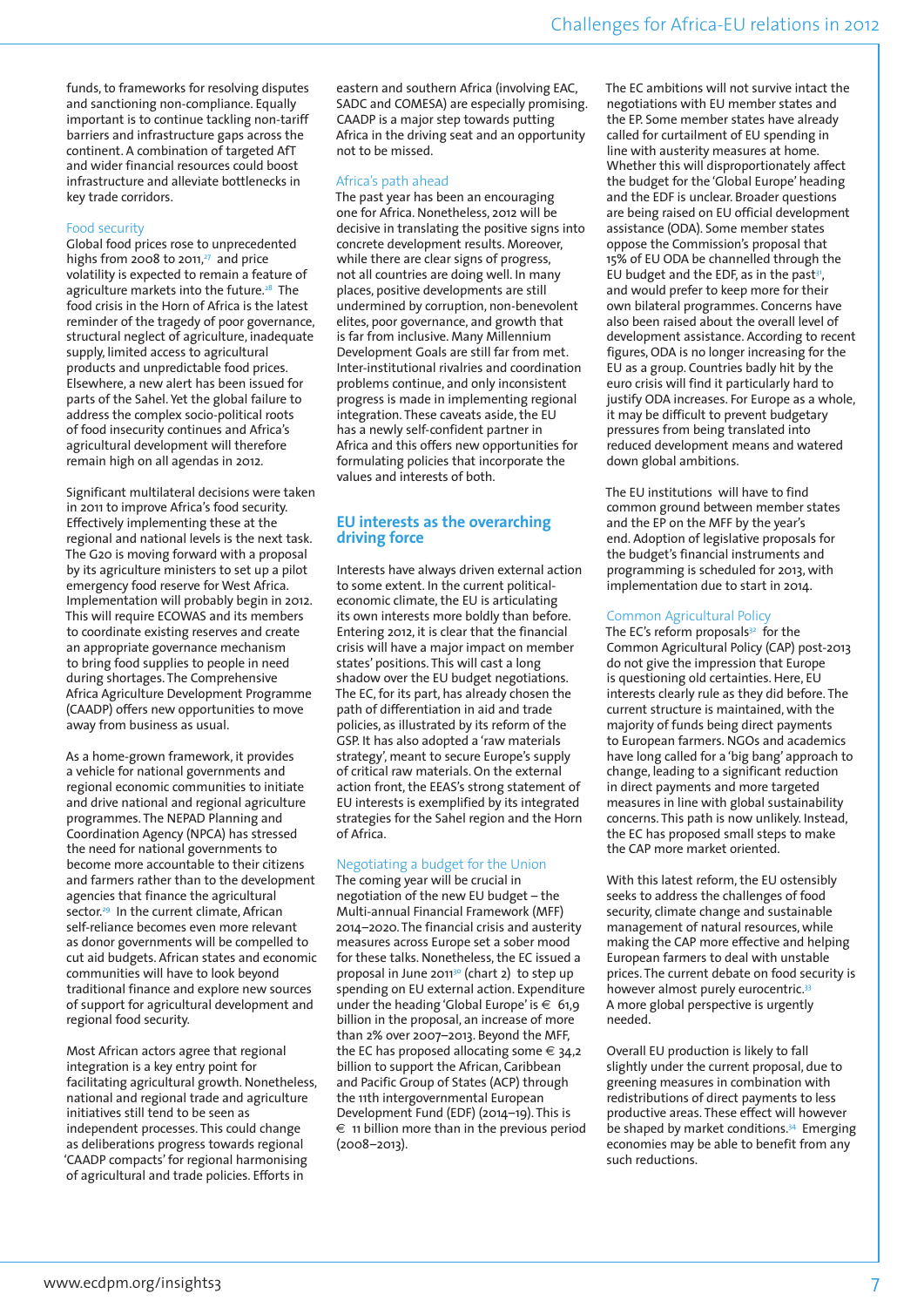

### **EC proposal for the Multi-Annual and Amount amount amount and Amount and Amount and Amount Amount Amount Amount**<br>Financial Framework 2014-2020 **Financial Framework 2014-2020**

| 1. Smart and inclusive growth (e.g. cohesion funds) | 490,908   |
|-----------------------------------------------------|-----------|
| 2. Sustainable growth: natural resources (e.g. CAP) | 382,927   |
| 3. Security and citizenship                         | 18,535    |
| 4. Global Europe                                    | 61,973    |
| 5. Administration                                   | 62.629    |
| <b>Total within the MFF</b>                         | 1,016,972 |
| 11th European Development Fund                      | 34,276    |
| <b>Grand total (MFF plus EDF-11)</b>                | 1,051,248 |

Regarding cotton, for which payments are linked to production, the EC proposes reducing production incentives. But coupled support will continue to give European cotton farmers an unfair advantage over developing country producers, especially those in West Africa. Additional proposals clear the way for coupled payments to be introduced or reintroduced on other commodities. The EU moreover has indicated no intention to eliminate its remaining export subsidies.

Overall, the proposed measures have limited implications for developing countries, though net effects differ from country to country and from commodity to commodity. Careful and consistent monitoring will be needed to understand the CAP's implications in different country contexts<sup>35</sup> and to ensure that the EU's interest in protecting its farmers does not disproportionately harm developing countries.

For the first time, the CAP will be subject to the ordinary legislative procedure (formerly called 'co-decision') between the Council of the EU and the EP. This gives the EP more weight in the decision-making process. The first parliamentary reading of the CAP measures, scheduled for the second half of 2012, will therefore be of particular interest.

### The Generalised System of Preferences

In 2011 the EU started the reform of its flagship instrument to link trade and development, namely the Generalised System of Preferences (GSP). Until now, the scheme provided unilateral tariff concessions to all developing countries, irrespective of their level of development. This is proposed to change in 2012, when upper middle income countries will become ineligible for preferences under the scheme. Europe has stressed that this move will benefit poorer developing countries, by 'focusing' preferences on those most in need.36 Further, the reforms leave unchanged the amount of trade preferences granted, perhaps because the political environment in some EU member states is unconducive to a unilateral opening of markets.

Reform of the GSP follows the current orientation of European trade policy, which is strongly geared towards bilateralism, especially with the emerging economies. By barring countries like Malaysia and Brazil from the GSP, the EU sends a strong signal to emerging developing countries that there will be a price to pay for preferential access to the European market: reciprocity. The world's shifting economic centre of gravity, combined with a clear policy orientation towards reciprocal free trade agreements, has influenced this reform. However, on the African continent, Namibia, Botswana and Gabon would suffer by being excluded from the GSP. Should they not sign an Economic Partnership Agreement (EPA), they will lose any kind of preferential access to the EU market.

This is another area in which the EP is now on equal footing with the EU Council. The EC's GSP proposal is set for a vote in plenary in early 2012. This reform stands as a test of whether developing country stakeholders have adapted to the post-Lisbon environment and found ways to make their voices heard. It will also demonstrate how Europe reconciles its development agenda with its desire to open markets in the south to its own exports.

### Economic Partnership Agreements

When pushing for its interest in the recently revived Economic Partnership Agreement (EPA) negotiations, the EU needs to adapt to the changing African context. After a decade of slow negotiations, the EPA saga has taken a new, but not entirely unpredictable, turn. The EC has set a 2014 deadline for 'market access regulation 1528' (MAR 1528), which grants ACP countries temporary preferential access to the European market. Countries deemed as not showing significant

willingness to ratify and implement their interim EPAs will see their duty-free and quota-free market access ended.37 MAR 1528 was originally put in place as a bridging measure, providing a level of stability as the ACP regions and the EU negotiated the transition from Lomé preferences to EPAs. Putting a deadline to a measure that was always meant to be temporary, and whose WTO compatibility is dubious, is understandable from the EU side, especially given the slow pace of negotiations.

Yet most of the affected countries are simultaneously engaged in regional integration processes. Some African countries object that the 2014 cut-off offers little time for sequencing both processes. Integration takes time, something that the EU knows all too well. Furthermore, reaching common positions within regions on their respective EPAs is a prerequisite for successful regional integration. Given the recent impetus on the continent towards regional integration, the stakes are now higher than simply safeguarding preferential EU market access.

Times have changed since 2008, when the EU introduced MAR 1528. Attention in Africa has shifted towards the emerging economies. Europe, in the midst of a political and economic crisis, has seen its leverage reduced. Both continents are different, and the EU has to acknowledge this as it considers the way ahead in EPA negotiations.

The EP has yet to discuss the matter, but like the upcoming reform of the GSP it will probably vote on this measure in 2012. As with the GSP and CAP, the new role of the EP will be scrutinised. This offers another opportunity for stakeholders to influence the course of negotiations.

### Integrated strategies for security and development

The new European mantra of 'value for money' is clearly visible in the way it is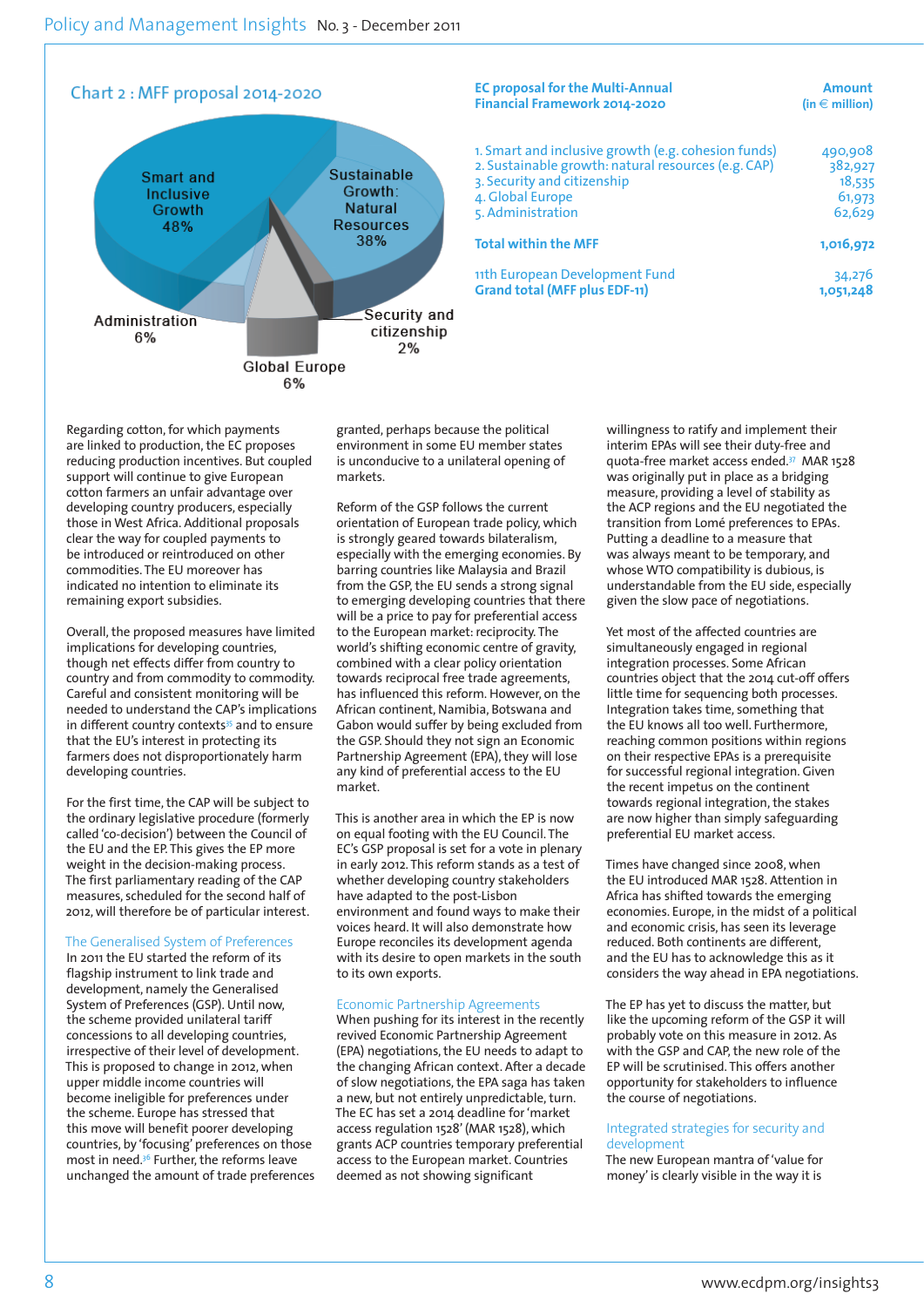engaging with volatile African regions that could pose a threat to European interests. In October 2011, the EU Council adopted an integrated strategy for security and development in the Sahel region. In November, it approved a similar strategic framework for the Horn of Africa.

Dangers emanating from these regions – like terrorism, drug trafficking, human trafficking and other organised crime like piracy – are EU priorities. The Sahel strategy has a relatively narrow focus on security and the EU's interests, whereas the framework for the Horn is slightly more comprehensive in terms of traditional development approaches. Nevertheless, the extensive focus on security in the latter represents a shift in the EU's approach towards the Horn of Africa, which since 2008 has hosted the first EU naval operation EU NAVFOR Somalia. Such linking of security and development agendas could be seen as a step towards more coherent EU external action. Yet some in the development sector are concerned that progress towards development goals will be undermined. A legitimate question is whose security the new frameworks aim to promote, that of the EU and EU citizens or the state security of EU partners or individuals in the region?

Another commonality of both strategies is that they were drafted just by the EU. Both frameworks expect local and regional actors to interact on the identified policy objectives, but African actors were not consulted. This is at odds with the 'joint partnership' approach of the JAES and EEAS public statements about putting 'the African people at the heart of policy'.39 Moreover, the EU has repeatedly expressed its interest in assisting the Gulf of Guinea in maritime security.<sup>4</sup> Proposals to have the Sahel region and the Gulf of Guinea included in the JAES's second action plan failed at the last Africa-EU Summit, adding to concerns regarding mutual interests on EU strategies for these regions.

The EU often expresses specific interest in a particular region by appointing a special representative. As such, the new strategy for the Horn of Africa went hand in hand with creating a new special representative post for the region. After some hesitation a new special representative for the Great Lakes was also appointed. The challenge for Africans in these regions will be to push for their own interests vis-à-vis the EU's interest in security.

### Action plan on fragility, security and development

The security-development nexus plays a role in strategies on state fragility as well. Among EU officials, and most in recently the EC's 'Agenda for Change', there is talk of a new attempt to formulate an EU Action Plan on fragility, security and development for endorsement in 2012. Such an Action

Plan could provide indications of how the new European institutional structures intend to reconcile security-related values and interests. The Action Plan is expected to be based on a 2009 draft Action Plan on fragility that was put forward jointly by the EC and Council of the EU but then shelved.

A new Action Plan will likely be wary of the divide between EU values and interests and the needs of people living in contexts of fragility. There are many lessons to build on from failed state-building approaches and other interventions of EU member states in situations of fragility. Its added value could be to base programming and actions on thorough conflict analyses and key academic contributions on the topic. Given the G7+ emphasis on partnership and reciprocity, African countries falling under the broad and changing definition of a 'fragile context' might have a chance to express their needs and priorities more vocally before the new EU Action Plan is endorsed.

### Climate change negotiations

The EU has a keen interest in a renewed international agreement on climate change. On 31 December 2012 the first commitment period of the Kyoto Protocol expires. In other words, the only international framework imposing binding targets for greenhouse gas emission reductions on developed nations will then no longer hold. The 17th Conference of the Parties (COP17) to the United Nations Framework Convention on Climate Change was held in Durban, in late 2011 without reaching a new legally binding agreement. Yet the outcome, a political declaration by all 194 parties, does mean all countries, developed and developing alike, acknowledge responsibility for climate change and sets out their intention to come to a legally binding agreement by 2015 which would enter into force in 2020. Unlike in Kyoto, the plan is that the new agreement will no longer distinguish between developing and developed countries. This distinction which meant cuts in CO<sub>2</sub> emissions were required from developed nations, but not from top polluters like China, has just led Canada to withdraw from Kyoto prematurely. At the same time the long timeframe until a new agreement is effective entails the major risk of missing the window to avoid dangerous climate change levels.

On a more positive note, COP 17, however provided an example of how the EU – in its own interest – aligned with developing countries and small island states to enable the creation of the Green Climate Fund that funds activities for mitigation, for adaptation and technology transfer. The next international fora at which climate change will be discussed are the Rio+20 Conference in June and COP18 in November 2012. Further, EU statements<sup>41</sup> on climate change are expected in the lead-up to these meetings.

### **Rethinking Europe's partnership with Africa**

Many African countries celebrated half a century of independence in 2011. Over those 50 years substantial changes took place in Europe and in Africa, not least the creation of pan-continental institutions. Geopolitical events like the Cold War and more recently the War on Terrorism now mark Europe-Africa relations as much as their historical ties. Development paradigms have also changed. In terms of aid over  $\epsilon$  56 billion<sup>42</sup> has flowed from Europe to Africa. Values and interests have played a role throughout. While progress has been achieved, the effectiveness of aid to Africa is currently challenged by the example of the emerging economies. Their economic growth, unrelated to aid agendas and development paradigms, raises the possibility of unpredicted change and underlines the importance of self-reliance and self-determination.

*'All human beings are born free and equal in dignity and rights. They ... should act towards one another in a spirit of brotherhood.'*  The Universal Declaration

of Human Rights, Art. 1

Their example provides new impetus for African actors in search of a path to growth and autonomy. Today's dominant development paradigm therefore has more room on the driving seat and focuses on the idea of partnership, while African countries seek to learn from their fellows in the South.

In terms of values there is a clear EU commitment to peace and solidarity, better donor coordination, regional integration, human rights, poverty reduction and support to the world's poorest countries. There is also a commitment to put people ahead of institutions. New, however, is that this European commitment is conditional on partner countries' pledges to uphold values

*'The [European] Union shall take account of the objectives of development cooperation in the policies that it implements which are likely to affect developing countries.'*

Treaty on the Functioning of the European Union, Art. 208,1

of good governance. In other words, the way that the EU projects its own norms abroad is changing. A more up-front conditionality is now part of the foreign policy mix. Committed partners are to be rewarded with more resources. If partners break their commitments, the EU clearly states its intention to reduce or revoke funding or other benefits, like market access.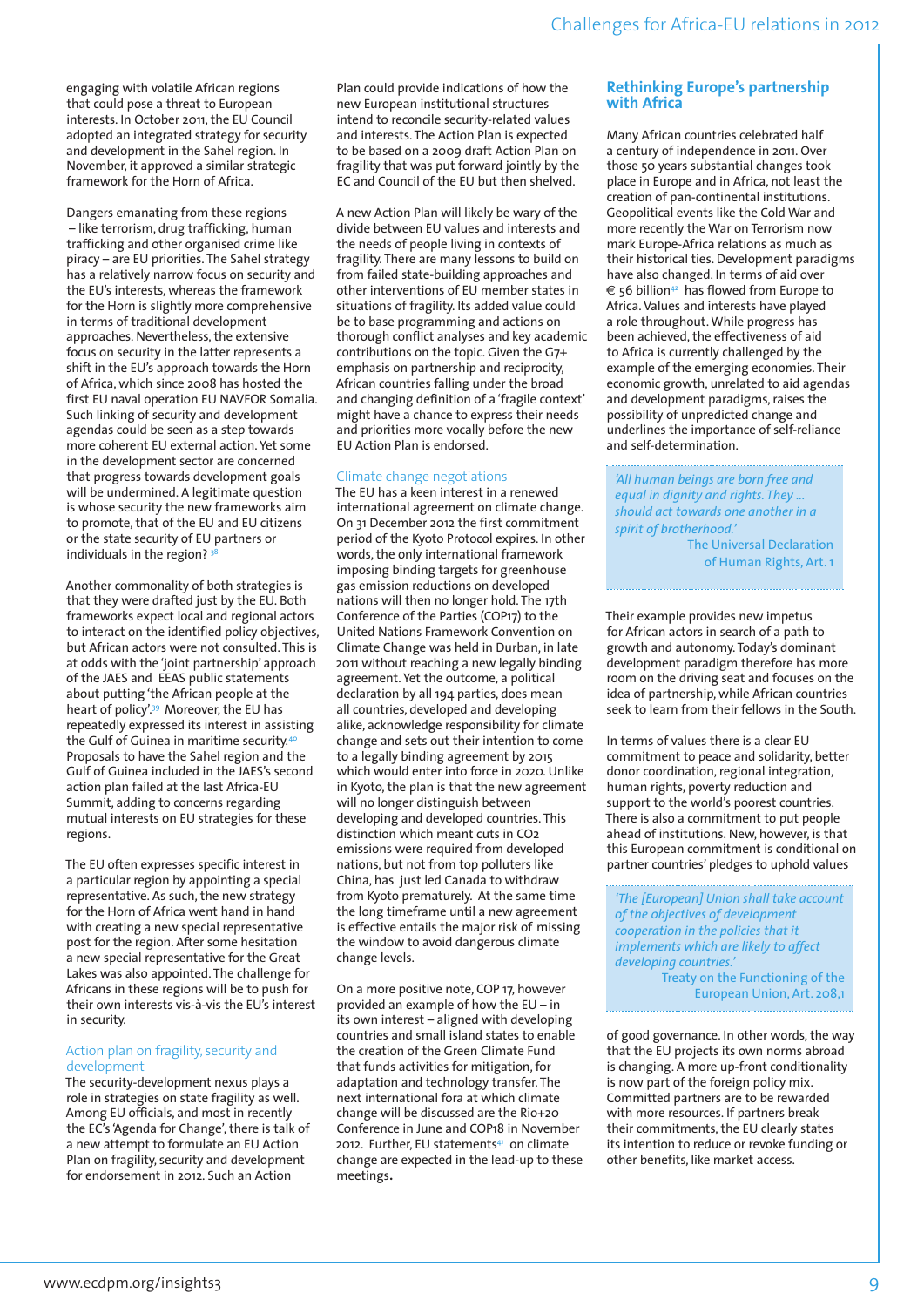Many questions remain. How will the EU ensure consistency across various areas of external action? Will the EU really put its values before its interests? How will Europe live up to its commitment to Policy Coherence for Development? Is the European understanding of 'good governance' identical to that in Africa, or does Europe risk instituting an overly rigid one-size-fits-all cooperation framework? African partners may perceive the pursuit of values as reminiscent of unwelcome European approaches of the past.

These questions are all the more pertinent as the African continent moves towards greater self-reliance. In 2011 much real progress was made. A new AU consensus on African shared values seems near. Africa may soon be setting its own governance standards, potentially presenting its own governance assessment tool for use by international partners.

African institutions are putting regional integration at the forefront of their strategy to achieve more in terms of trade, good governance, peace, food security and resource mobilisation. Many Africans are determined to grow out of aid and

*'Africa's future depends upon its ability to fund its development from a variety of sources. While we recognise the continuing importance of aid to Africa's development, we also note that effective aid is aid that minimises dependence. African countries need to grow their way out of aid dependence by making full use of the opportunities offered by international trade and investment and by expanding their domestic capital markets.'*

Tunis Consensus, 2011

strengthen South-South cooperation. Yet a key issue remains domestic resource mobilisation, be it at the national, regional or pan-African level. Africa must be able to sustain and make decisions on its own initiatives. Efforts are under way to remedy situations like that of the APSA, which is starved of AU member state financial support. Concrete steps are being taken: establishment of a CFTA by 2017, formulation of a 'tripartite' agreement to harmonise agriculture and trade policies for the whole of eastern and southern Africa, and building African food security via the CAADP.

On its way to achieving these results, Africa could well use support in regional integration and in simplified aid management. Europe could make a great contribution, through better aid coordination and complementarity among European states, a well-thought through financial instrument dedicated to pan-African programming, and support for Africa's Integration Facility proposal. The

coming year will be an important one for defining and consolidating these initiatives. Stakeholders should pay particular attention to the evolution of the Pan-African Programme proposal in the MFF negotiations during the year.

Like any sovereign actor, the EU's external action has never been interest-free. Europe has stated its commitment to pursue good governance, peace and solidarity via valuesbased policies and financial contributions. But as in the past this aim could easily be undermined by EU interests. Examples are the continuing protection of European

*'The [European] Union shall define and pursue common policies and actions … [to] safeguard its values, fundamental interests, security, independence and integrity'*

The Lisbon Treaty, Art. 21,2(a)

farmers in the on-going reform of the CAP, the impending loss of preferential market access for some African countries due to GSP reform, pressure to strengthen international trade stemming from the EPAs to the detriment of regional integration, and the possibility of European security overshadowing long-term development. European interests in other areas too, such as raw materials, migration, arms trade<sup>43</sup> and energy<sup>44,</sup> are likely to conflict with the values agenda.

The great benefit of the EU voicing its interests more boldly lies in it being a more predictable and transparent partner. In the history of international relations divisions over interests are the usual starting point for negotiations. Rather than being taken aback by Europe's new boldness in stating interests, Africa could see Europe's assertiveness as an opportunity to negotiate more freely for its own interests. Greater clarity of purpose on both sides could provide a strong common basis for identifying mutual interests.

With a range of new actors at hand, Africa's position has been strengthened. Africans must decide which partner can best serve their various interests. The EU is a good candidate to support capacity in financial administration, regional integration, good governance, and peace and security. To be recognised as such, the EU should stand by its partnership approach and avoid

*The [European] Union shall define and pursue common policies and actions… [to] encourage the integration of all countries into the world economy, including through the progressive abolition of restrictions on international trade'*

The Lisbon Treaty, Art. 21,2(e)

unilateral initiatives towards the continent. In the face of shrinking budgets, the EU has much to gain in Africa's bid for autonomy. For their part, Africans may perceive EU support as coming at too high a price in terms of values conditionality. In that case, it may choose other partners to rely on.

Some applaud an EU move to increase conditionality in its ODA. Stricter aid policies play well with European taxpayers<sup>45</sup> and political leaders know that Europe can now afford less in terms of aid. Making the aid that the EU can provide tougher to get is one way of reducing demand and pushing others to pick up some of the burden. The depth of the euro crisis suggests that after a decade of rising European ODA we are now entering a period in which EU ODA will stagnate, though some member states may still manage increases. Further details regarding the Green Climate Fund to cover the costs of climate change also need to be clarified. At some stage Europe, along with other developed countries, will need to meet that obligation. Funding requirements for environmental and other global public goods remains high. With the current financial crisis, the EU is unlikely to be able to contribute as much as in the past. Old certainties therefore are changing and those that have relied on European support will have little choice but to look elsewhere.

In 2011 the EEAS and EC proposed a strong values-based approach. Now they need to show that implementation is feasible. With many decisions still to be formalised, the EP, traditionally a more values-focused EU actor, could tip the balance to a different reconciliation of values and interests. Many key proposals will – for the first time ever - pass through the EP this year. In terms of strategic focus, telling signs are the appointment of a new EU Special Representative to the Great Lakes and creation of special representative positions for the Horn of Africa and the Middle East and North Africa. Modernisation of EU development policy and the new approach to budget support will be discussed in the EU Council in May 2012. The presentation of the EU's JAES review in January will be a chance to gather African feedback.

The triangle of EU values, EU interests and a more self-reliant Africa opens a number of options and scenarios. Partners on both continents will be engaging afresh, setting new directions in light of the changing context. While some old certainties will end, others need to be reaffirmed.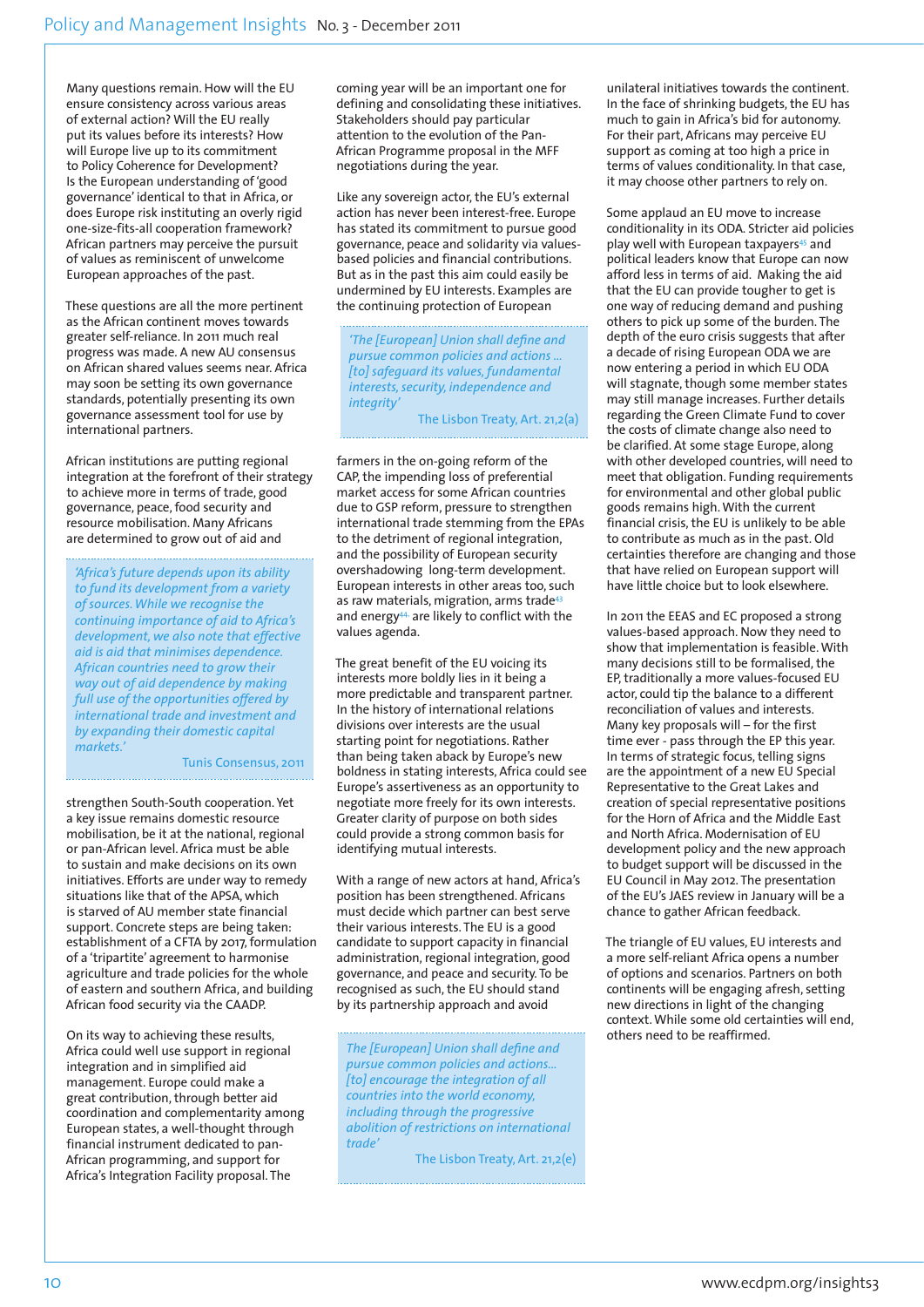### **NOTES**

- 1. Ernst and Young. 2011. *It's time for Africa.* Ernst and Young's 2011 Africa attractiveness survey.
- 2. EC. 2011. 'Increasing the impact of EU development policy: an Agenda for Change'. COM(2011) 637 final.
- 3. H. Klavert, E. Koeb & J. van Seters. 2011. 'Market-led growth and trade: towards a modernised EU development policy?' *Trade Negotiations Insights, 2 (10), April.*
- 4. EU. 2011.'*A new response to a changing neighbourhood*'. Joint Communication by the High Representative of the Union for Foreign Affairs and Security Policy and the European Commission, COM (2011) 303, 25 May.
- 5. According to Joint Communication COM (2011) 303, 'Increased EU support to its neighbours is **conditional**'. (authors' emphasis)
- 6. Ibid.
- 7. EC 2011. *EU response to the Arab Spring: new package of support for North Africa and Middle East*. Press Release, 27 September 2011.
- 8. Joint Communication COM (2011) 303.
- 9. For a full list of countries granted benefits under GSP+ see Council Regulation (EC) No 732/2008, Annex III.
- 10. N. Westcott. (Managing Director EEAS Africa) 2011. *A New Framework for European Relations with Africa*. Speech to the EUISS conference on EU-Africa foreign policy after Lisbon, 18 October 2011
- 11. EC. 2011. COM 840 final. Proposal for a Regulation of the European Parliament and the Council establishing a financing instrument for development cooperation. 7 December 2011.
- 12. AUC. 2011. 'The African Governance Architecture'. *African Governance Newsletter, 1(1): 8.*
- 13. AUC.2011.'The African Governance Architecture'. African Governance Newsletter, 1(1): 8.
- 14. AU. 2011.*'Towards greater unity and integration through shared values'*. Declaration on the Theme of the Summit, 30–31 January.
- 15. In 2011 the continent was faced with 43 violent conflicts, all intrastate, and a similar number of latent conflicts.
- 16. EC. 2011. *African Peace Facility.* [online] European Commission. Also see European Community – ACP Group of States. 2009. Intra-ACP Cooperation – 10th EDF: Strategy Paper and Multiannual Indicative Programme 2008-2013. Brussels: EU/ACP.
- 17. These are EASBRIG in East Africa, ECOBRIG in West Africa, SADC in Southern Africa, ECCAS Brig in Central Africa and NASBRIG in Northern Africa.
- 18. NEPAD. 2011. *'Ahead of Busan: Africa articulates its vision for aid reforms*'. Press release, 23 September.
- 19. Council of the EU. 2011. *'EU common position for the Fourth High Level Forum on Aid Effectiveness'*. Council Conclusions. 14 November.
- 20. Cf. Activities of the African Tax Administration Forum
- 21. Council of the EU. 2010. '*Cooperating with developing countries in promoting good governance in tax matters'*. Council Conclusions on Tax and Development. 14 June.
- 22. G20 Research Group 2011. '*Building our common future: renewed collective action for the benefit of all*'. Cannes Summit Final Declaration, 4 November.
- 23. R.N. Kouassi, 2011. *Mission quasi-impossible en l'absence de fonds propres ou de sources alternatives de financement ou de financement innovant'*. The Bulletin of Fridays of the AU Commission, 4(1): 46f*.*
- 24. A. Beattie. 2011. *'Sub-Saharan nations praised for deregulation*'. Financial Times*,*  20 Oct.
- 25. T. Hartzenberg argues that '[p]olitical commitments to ambitious regional integration agendas following the linear model of integration are legion in Africa'.. See Hartzenberg, T. 2011. *'Regional integration in Africa*'. World Trade Organization Staff Working Paper ERSD-2011-14, p. 18*.*
- 26. The proposed tripartite free-trade agreement covers 26 members of EAC, COMESA and SADC. Negotiations were launched in June 2011 with members due to review a set of draft instruments in December 2011.
- 27. FAO. 2011. FAO Initiative on Soaring Food Prices: *Background*. [online].
- 28. ECOWAS/FAO. 2011. *'Policy responses/ impact, lessons learned, and gaps from 2007/2008 to present'*. Consultative Meeting in Response to Volatile and High Food Prices in West Africa. Dakar, Senegal 6–7 October.
- 29. R. Mkandawire.2011. 'Keynote address'. South African Food and Nutrition Day Celebrations October 28.
- 30. EC 2011. *'A budget for Europe 2020'.* COM(2011) 500 final. 29 June 2011. Also see the EC budget proposals for its external instruments from 2014-2020 COM (2011) 837, 838, 839, 840, 841, 842 and 843 of 7

December 2011.

- 31. Council of the EU. 2011. *'Interim report on the Multi-annual Financial Framework* (2014–2020)'. 8 November.
- 32. EC 2011. 'Legal proposals for the CAP after 2013'.
- 33. For more information see Klavert H. and N. Keijzer (forthcoming). *Confusion on the reform of the CAP: An analysis of stakeholder positions on how the CAP should respond to global challenges. London: ODI.*
- 34. A. Matthews. 2011. *'Post-2013 EU Common Agricultural Policy, Trade and Development: A review of legislative proposals'*. Geneva: ICTSD.
- 35. For a more in-depth analysis on the CAP's implications for developing countries see ECDPM DP 126. '*Still a thorn in the side? The reform of the CAP from the perspective of PCD*'.www.ecdpm.org/dp126
- 36. Empirical studies challenged this. See Stevens et al. (2011). *The poverty impact of the proposed graduation threshold in the Generalised System of Preferences (GSP) trade scheme.* ODI*.*
- 37. The 14 states of CARIFORUM are, to this day, the only ones to have concluded a full regional EPA. The additional 4 countries deemed to have satisfied the ratification and implementation requirements are Madagascar, Mauritius, Papua New Guinea and the Seychelles.
- 38. Both the Sahel and the Horn of Africa are mentioned in the annual report of the EU Internal Security Strategy COM (2011) 790 final, 25 November.
- 39. N.Westcott (Managing Director EEAS Africa). 2011. *A New Framework for European Relations with Africa.*
- 40. Most recently in EC. 2011. '*Developing a maritime strategy for the Atlantic Ocean area'.* COM (2011) 782 final.
- 41. In addition to: EC 2011. 'Rio+20: Towards the green economy and better governance'. COM (2011) 363 final.
- 42. OECD. 2011. Development aid at a glance: Statistics by region. 2. Africa.
- 43. See An Vranckx, Frank Slijper and Roy Isbister (2011) Lessons from MENA: Appraising EU transfers of military and security equipment to the Middle East and North Africa.
- 44. An example here is the renewed push for the DESERTEC solar energy project after the Arab Spring.
- 45. EC. 2011. Making a difference in the world: Europeans and the future of development aid. Special Eurobarometer 375.